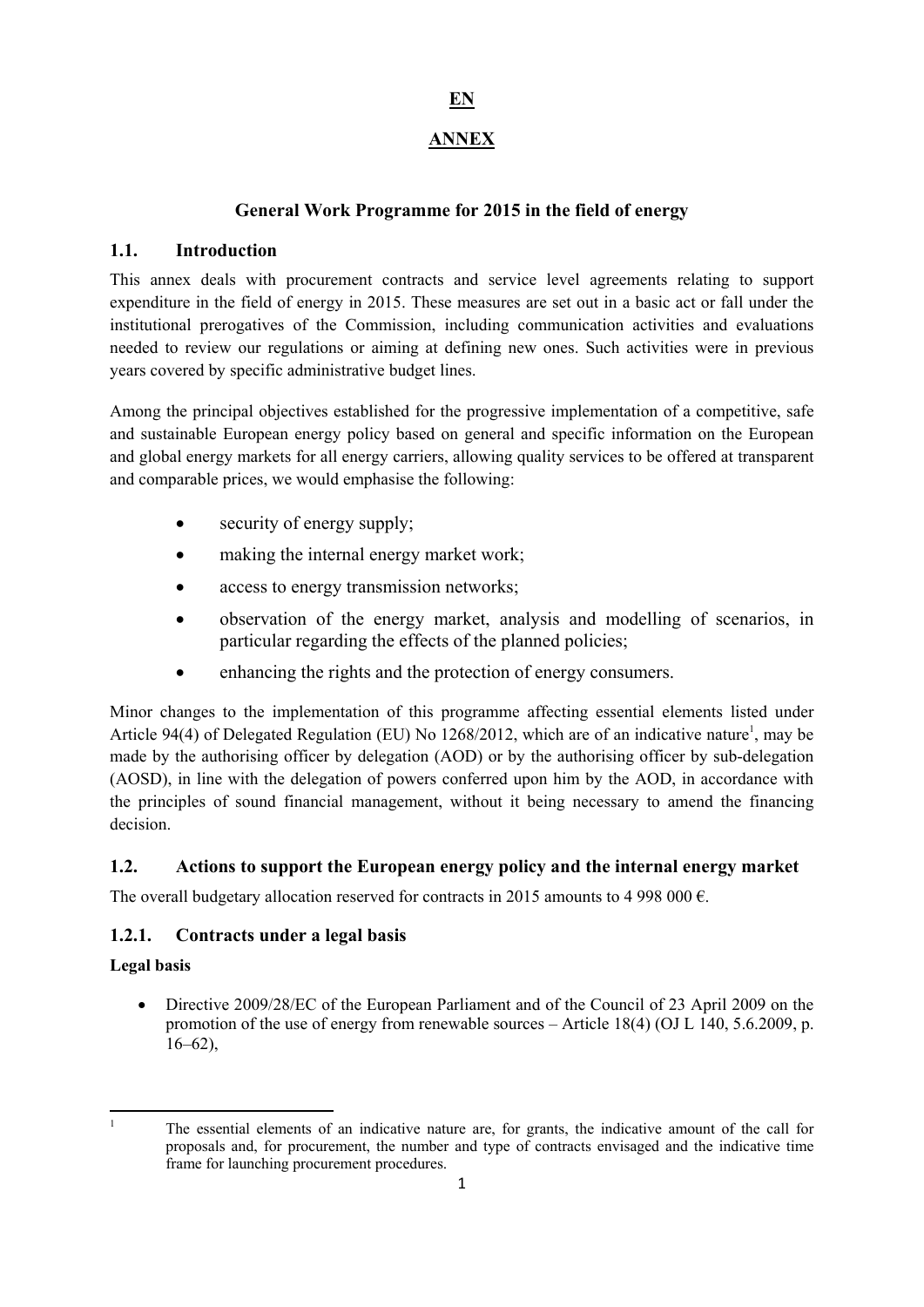- Directive 2009/72/EC of the European Parliament and of the Council of 13 July 2009 concerning common rules for the internal market in electricity - Article 3, 4, 24-31, 47 (OJ L 211, 14.8.2009, p. 55),
- Directive 2009/73/EC of the European Parliament and of the Council of 13 July 2009 concerning common rules for the internal market in natural gas - Article 3, 5, 24-31, 52 (OJ L 211, 14.8.2009, p. 94),
- Council Directive 2009/119/EC of 14 September 2009 imposing an obligation on Member States to maintain minimum stocks of crude oil and/or petroleum products – Article 22 (OJ L 265, 9.10.2009, p. 9),
- Regulation (EU) No 994/2010 of the European Parliament and of the Council of 20 October 2010 concerning measures to safeguard security of gas supply - Article 14 (OJ L 295, 12.11.2010, p. 1),
- Directive 2013/30/EU of the European Parliament and of the Council of 12 June 2013 on safety of offshore oil and gas operations – Article 27, 41 (OJ L 178, 28.6.2013, p. 66–106),
- Regulation (EU) No 1316/2013 of the European Parliament and of the Council of 11 December 2013 establishing the Connecting Europe Facility – Article 15(2) (OJ L 348, 20.12.2013, p. 129).

#### **Budget line**

32.02.02 – Support activities for the European energy policy and internal energy market

#### **Details of contracts**

| Contract types                                                  | Subject matter-indicative timeframe (indicative number of contracts<br>envisaged) – Indicative amount <sup>2</sup> | Total       |
|-----------------------------------------------------------------|--------------------------------------------------------------------------------------------------------------------|-------------|
| Specific service<br>contracts on existing<br>framework contract | a) Conference : Q1(1); Q3(1) – 120 000 $\epsilon$<br>b) Consultancy: $Q2(2)$ ; $Q3(3)$ ; $-500000 \in$             | 1 900 000 € |
|                                                                 | Impact assessment / Evaluation : $Q1(1)$ ; $Q3(1)$ ; $Q4(2)$ ° -<br>C)<br>400 000 €                                |             |
|                                                                 | d) Studies : $Q1(1)$ ; $Q2(2)$ ; $Q3(1)$ ; $-880\,000 \in$                                                         |             |
| Direct service<br>contracts                                     | a) Consultancy: Q1(4); Q2(1); Q3(1) – 260 000 $\epsilon$                                                           | 260000€     |

#### **Implementation**

DG ENER

## **1.2.2. Contracts and service level agreements under institutional prerogatives**

## **Legal basis**

• REGULATION (EU, EURATOM) NO 966/2012 OF THE EUROPEAN PARLIAMENT AND OF THE COUNCIL of 25 October 2012 on the financial rules applicable to the general budget of the Union – Articles 30(4), 54(2) (d) (OJ L 298, 26, 10, 2012, p. 1).

## **Budget line**

 $\frac{1}{2}$ 

Indicative sub-total amount for the contracts under this topic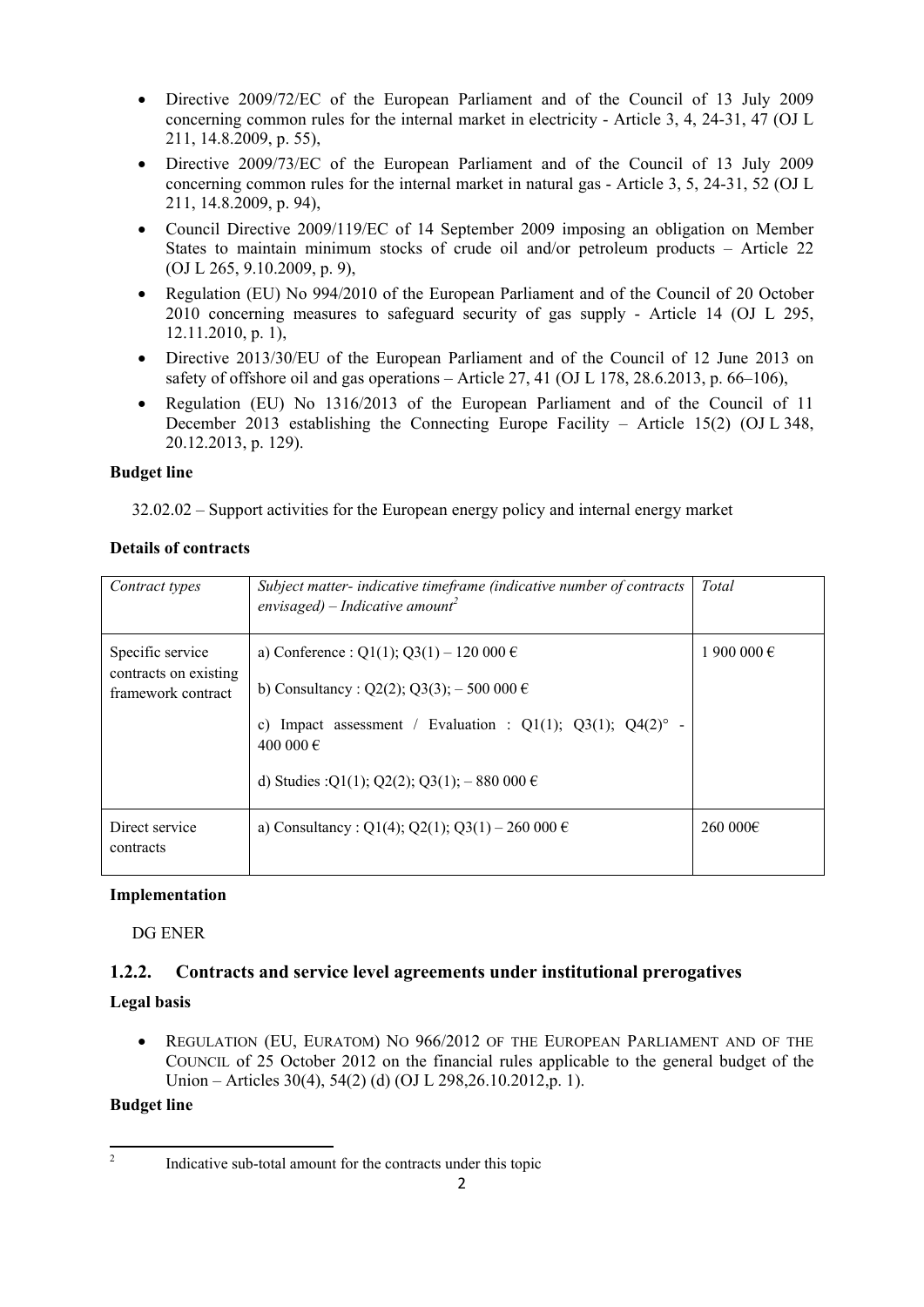32.02.02 – Support activities for the European energy policy and internal energy market

### **Details of contracts**

| Contract types                                                  | Subject matter- indicative timeframe (indicative number of contracts<br>envisaged) – Indicative amount <sup>3</sup>                                                                                                                                              | Total           |
|-----------------------------------------------------------------|------------------------------------------------------------------------------------------------------------------------------------------------------------------------------------------------------------------------------------------------------------------|-----------------|
| Specific service<br>contracts on existing<br>framework contract | a) Communication : Q1(1); Q4(2) - 330 000 €<br>b) Conference / Workshops: $Q1(3) - 160000 \in$<br>c) Consultancy: $Q2(6) - 187.016 \in$<br>d) Maintenance /Evolution of operationnal EMOS IT systems :<br>$Q2(5) - 222500 \in$<br>e) Studies : Q3(1) – 200 000 € | $1.099.516 \in$ |
| Direct service<br>contracts                                     | a) Communication : Q1(10) – 40 000 $\epsilon$<br>b) Consultancy: $Q1(3)$ ; – 60 000 €<br>c) Data acquisition EMOS : Q3(3); Q4(6); $-543000 \in$<br>d) Studies / Evaluations : Q2(1); Q3(1) – 700 000 $\epsilon$                                                  | 1 343 000 €     |
| Service level<br>agreements                                     | Publications Office : dissemination and<br>storage<br>a)<br>costs<br>$(FV_2015_260)$ : Q1(1) − 20 000 €<br>b) DIGIT – EMOS Hosting : $Q3(2)$ – 155 484 $\in$<br>c) DG Translation assistance for energy related documents : $Q1(1)$ –<br>20 000 $\in$            | 195 484 €       |

## **Implementation**

DG ENER, Publication Office, DG Translation

# **1.3. Actions to support the security of energy installations and infrastructure**

The overall budgetary allocation reserved for contracts in 2015 amounts to 306 000  $\epsilon$ .

# **1.3.1. Contracts under a legal basis**

## **Legal basis**

- Directive 2005/89/EC of the European Parliament and of the Council of 18 January 2006 concerning measures to safeguard security of electricity supply and infrastructure investment - Article 4-5 (OJ L 33, 4.2.2006, p. 22–27),
- Regulation (EU) No 994/2010 of the Parliament and of the Council of 20 October 2010 concerning measures to safeguard security of gas supply – Article 14 (OJ L 295, 12.11.2010, p. 1).

## **Buget line**

<sup>-&</sup>lt;br>3 Indicative sub-total amount for the contracts under this topic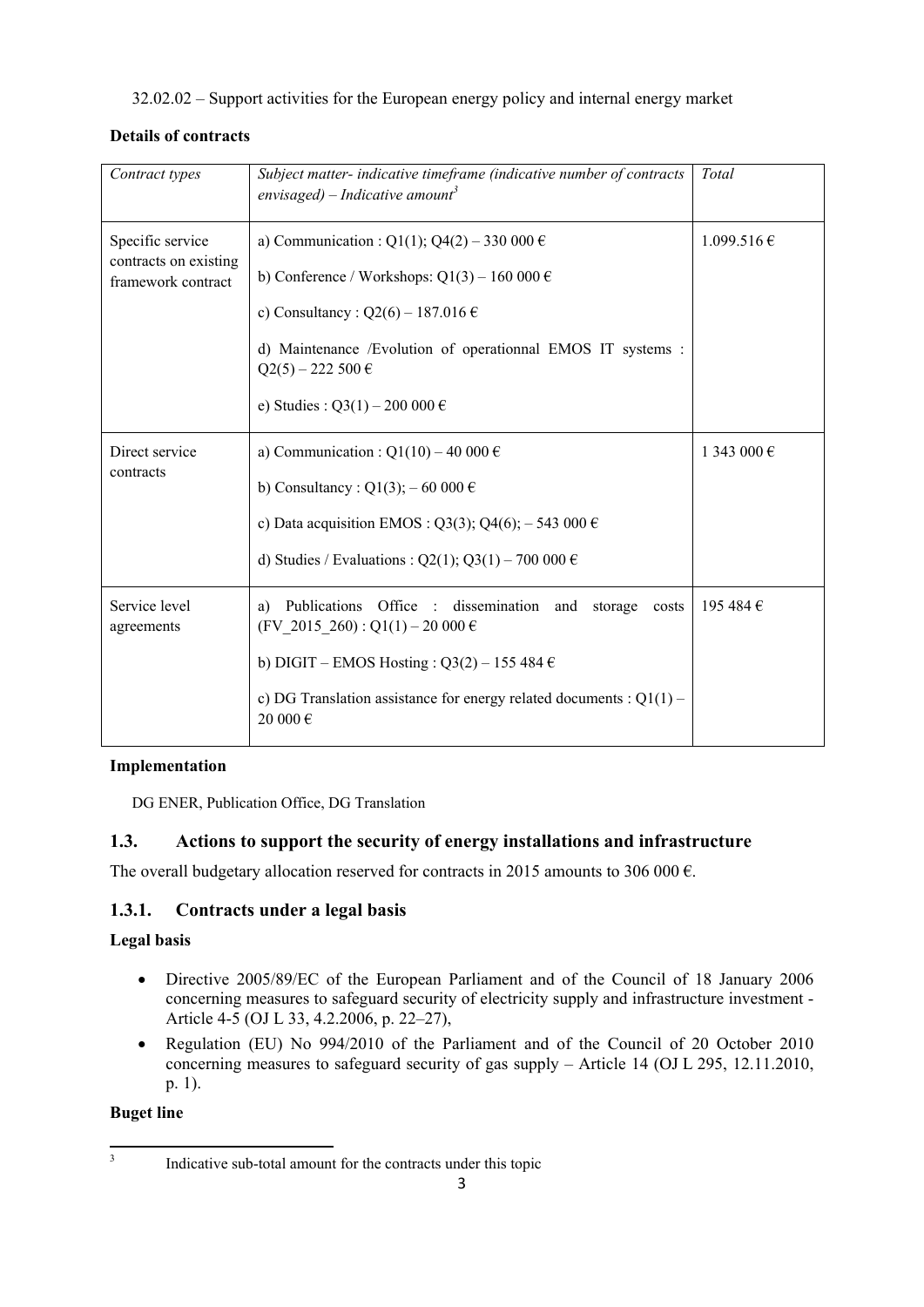#### 32.0203 - Security of energy installations and infrastructure

#### **Details of the contracts**

| Service contracts              | Object : estimated timetable (indicative number of contracts $\vert$<br>envisaged) – Indicative amount <sup>4</sup> | Total     |
|--------------------------------|---------------------------------------------------------------------------------------------------------------------|-----------|
| existing framework<br>contract | Specific contracts on   a) Studies : Q2(1); Q3(2) – 246 000 $\epsilon$                                              | 246 000 € |

#### **Implementation**

DG ENER

## **1.3.2. Contracts under institutional prerogatives**

#### **Legal basis**

• REGULATION (EU, EURATOM) NO 966/2012 OF THE EUROPEAN PARLIAMENT AND OF THE COUNCIL of 25 October 2012 on the financial rules applicable to the general budget of the Union – Article 54(2) (d) (OJ L 298, 26.10.2012, p. 1).

#### **Buget line**

32.0203 - Security of energy installations and infrastructure

#### **Details of the contracts**

| Service contracts              | $Object: estimated$ imetable (indicative number of contracts)<br>envisaged) – Indicative amount <sup>5</sup> | Total    |
|--------------------------------|--------------------------------------------------------------------------------------------------------------|----------|
| existing framework<br>contract | Specific contracts on   a) Communication / Conference : $Q2(1)$ ; $Q3(1) - 60000 \in$                        | 60 000 € |

#### **Implementation**

DG ENER

## *1.4. Other Actions*

The overall budgetary allocation reserved for other actions in 2015 amounts to  $\epsilon$  200.000.

## **1.4.1.** *Voluntary Contribution to the Energy Charter Secretariat*

#### **Legal basis**

• The Energy Charter Treaty, and in particular Article 37(3) thereof, approved by Council and Commission Decision 98/181/EC, ECSC, Euratom of 23 September 1997 on the conclusion,

 $\frac{1}{4}$ Indicative sub-total amount for the contracts under this topic

<sup>5</sup> Indicative sub-total amount for the contracts under this topic